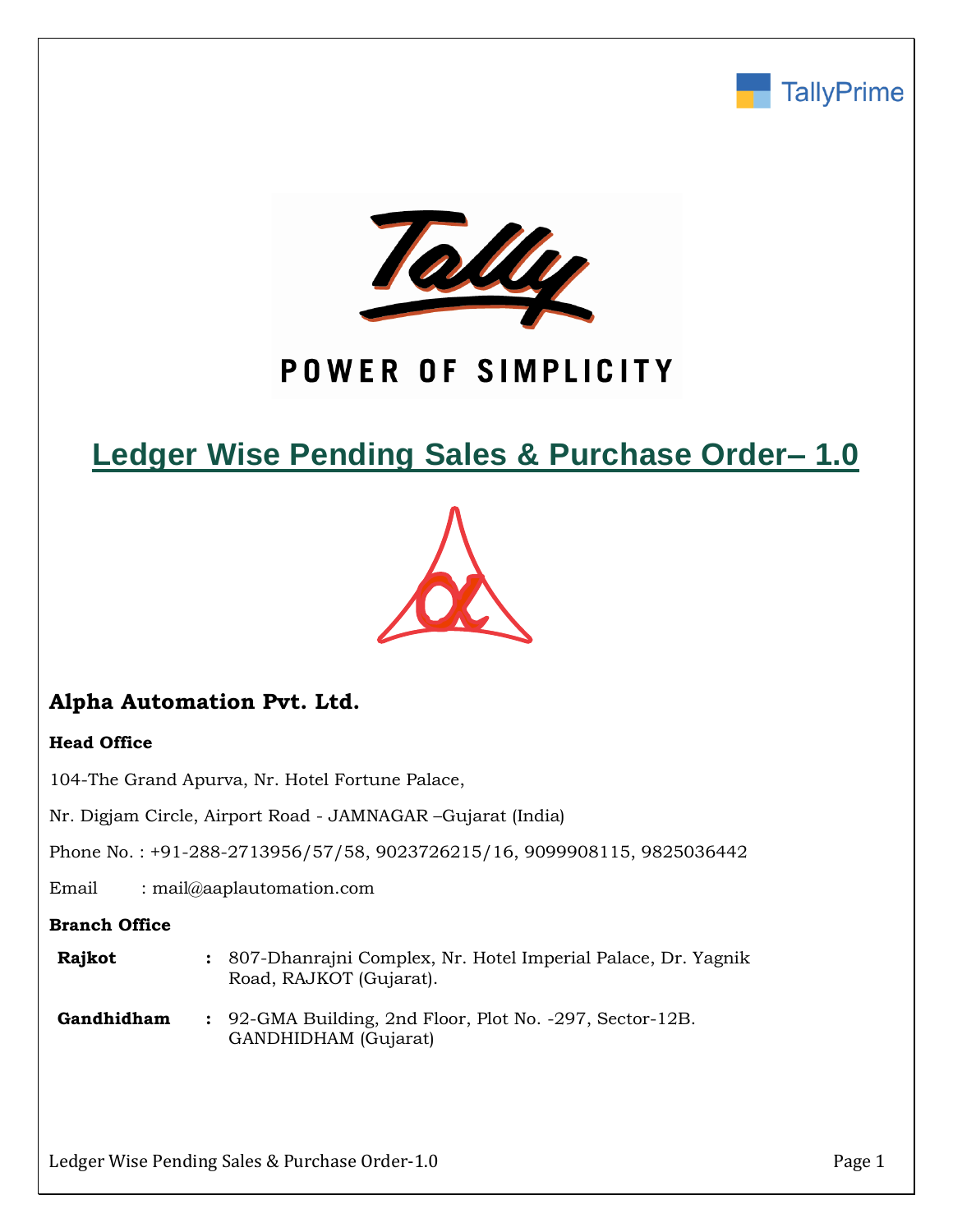

© 2020 Alpha Automation Pvt. Ltd. All rights reserved.

Tally, Tally 9, Tally9, Tally.ERP, Tally.ERP 9, Shoper, Shoper 9, Shoper POS, Shoper HO, Shoper 9 POS, Shoper 9 HO, TallyDeveloper, Tally.Server 9, Tally Developer, Tally. Developer 9, Tally.NET, Tally Development Environment, TallyPrime, TallyPrimeDeveloper, TallyPrime Server, Tally Extender, Tally Integrator, Tally Integrated Network, Tally Service Partner, TallyAcademy & Power of Simplicity are either registered trademarks or trademarks of Tally Solutions Pvt. Ltd. in India and/or other countries. All other trademarks are properties of their respective owners.

Version: Alpha Automation Pvt. Ltd. / Ledger Wise Pending Sales & Purchase Order /1.0/ Oct-2020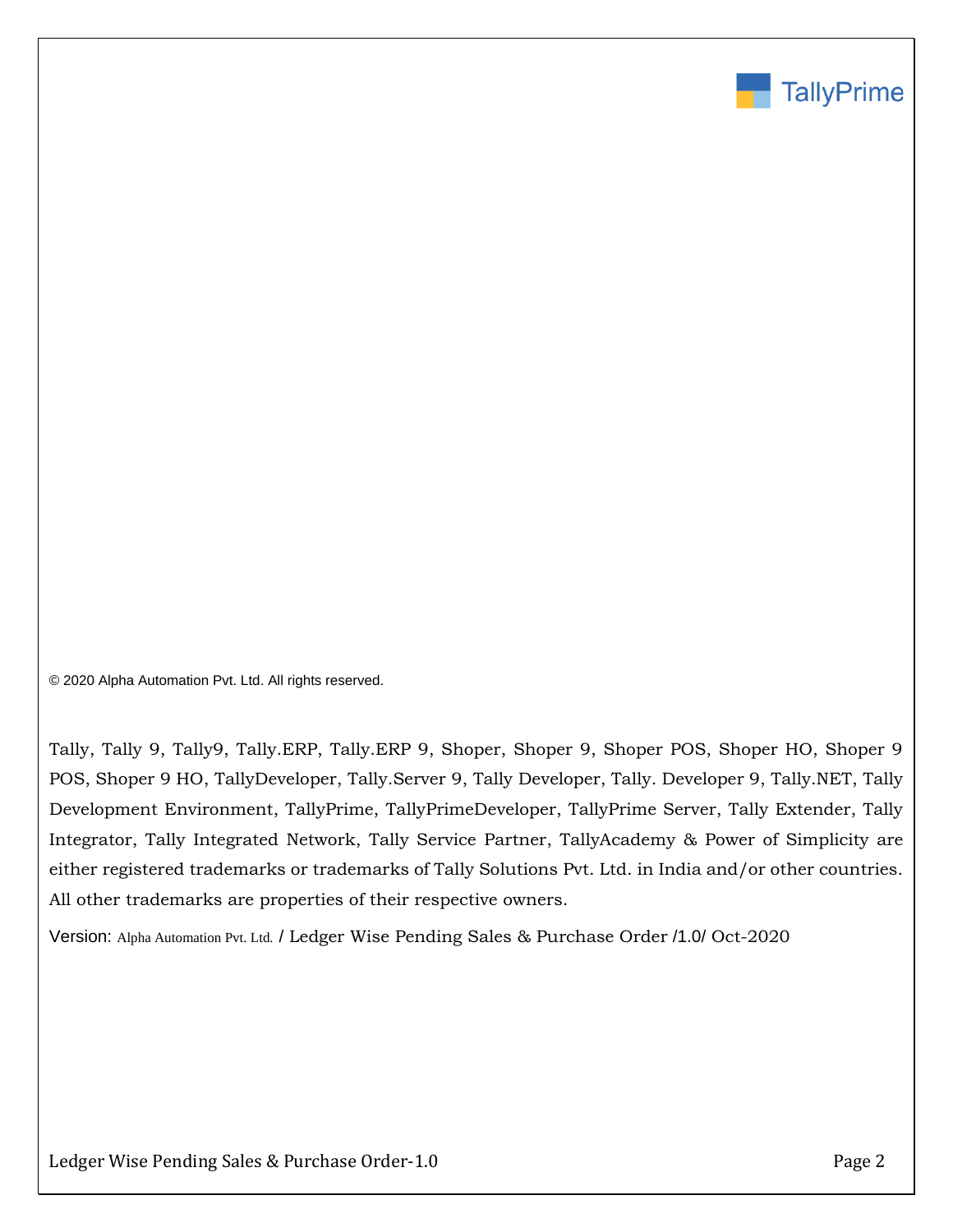

# **Ledger Wise Pending Sales & Purchase**

# **Order– 1.0**

## **Introduction**

• This add-on facilitates the user to print Ledger wise pending Sales & Purchase order Report with Ledger wise Grouping of Order Qty, Dispatch Qty, Balance Qty. & Order Amount. It also provides Ledger Wise Total of Order Qty, Dispatch Qty, and Balance Qty. & Order Amount along with Ledger Contact details. It also prints Ledger Current Closing Balance, Pending Order Amount and Total Amount (Closing Balance + Pending Order Amount).

## **Benefits**

• It also gives the option of filtering the Report based on Stock Item, Ledger Name, Stock Group, Destination and Item Category.

## **What's New?**

• Compatible with TallyPrime

### **Important!**

Take back up of your company data before activating the Add-on.

Once you try/purchase an Add-on, follow the steps below to configure the Add-on and use it.

### **Installation**

- 1. Copy the TCP file in TallyPrime Folder.
- 2. Gateway of Tally  $\rightarrow$  F1 (Help) $\rightarrow$  TDL & Add-on  $\rightarrow$  F4 (Manage Local TDL)  $\rightarrow$ Select Yes in Load TDL on Startup and give the file name of TCP File. After pressing the Enter Key will show TDL Status which should be as Loaded.

### **System requirements:**

No additional hardware / software infrastructure is required for executing and operation this applications module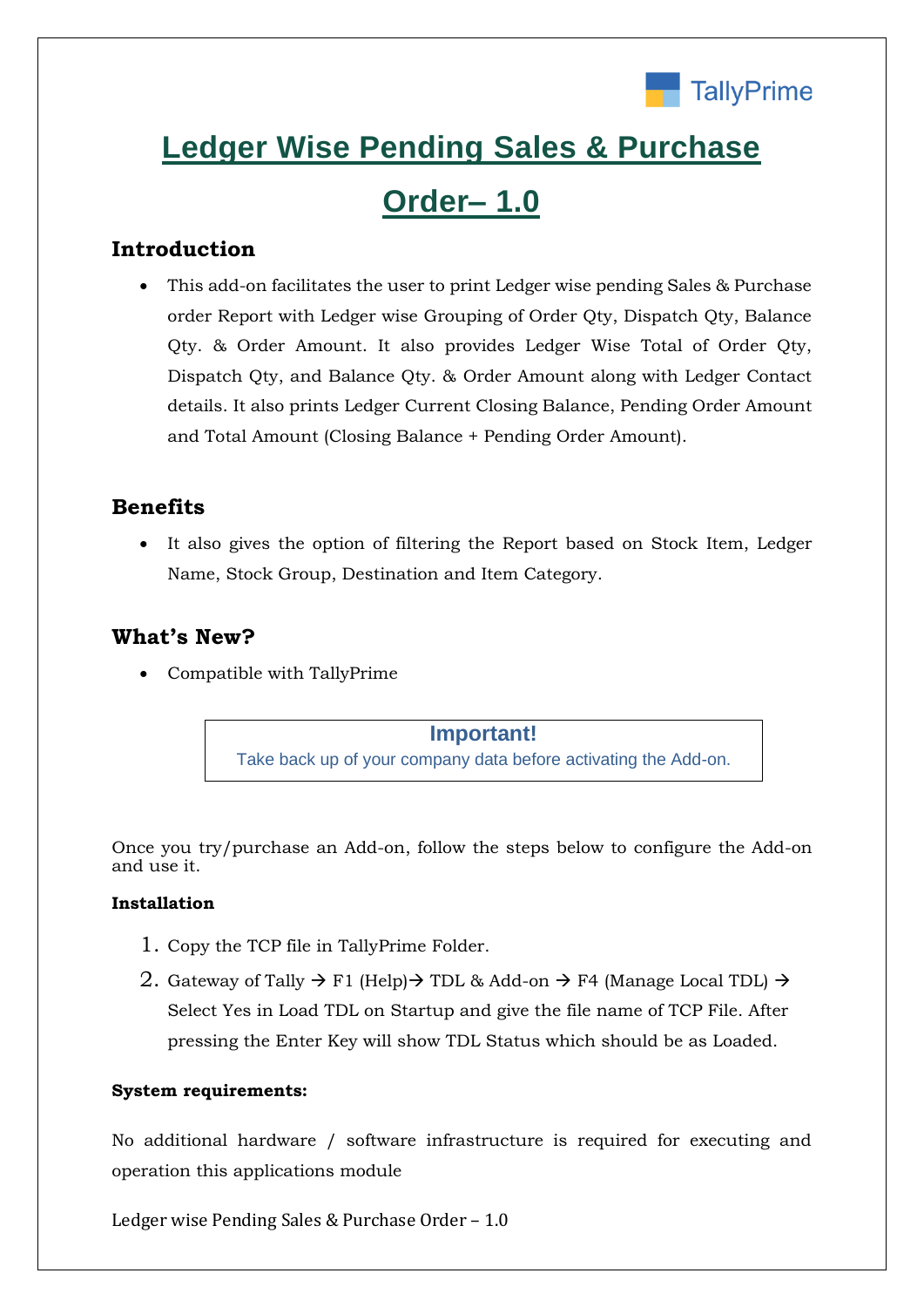

### **1. Activate the Add-on.**

### *For TallyPrime Release 1.0*

Go to **Gateway of Tally** → **F1: Help** → **TDL & Add-On** → **F6: Add-On Features**. Alternatively, you may press **CTRL + ALT + T** from any menu to open TDL Management report and then press **F6: Add-On Features**

Set "**Yes**" to the option "**Ledger Wise Pending Sales & Purchase Order**?"

**Add-On Features** 

Print Ledgerwise Pending Sales / Purchase Order Details ? Yes

Accept ?

Yes or No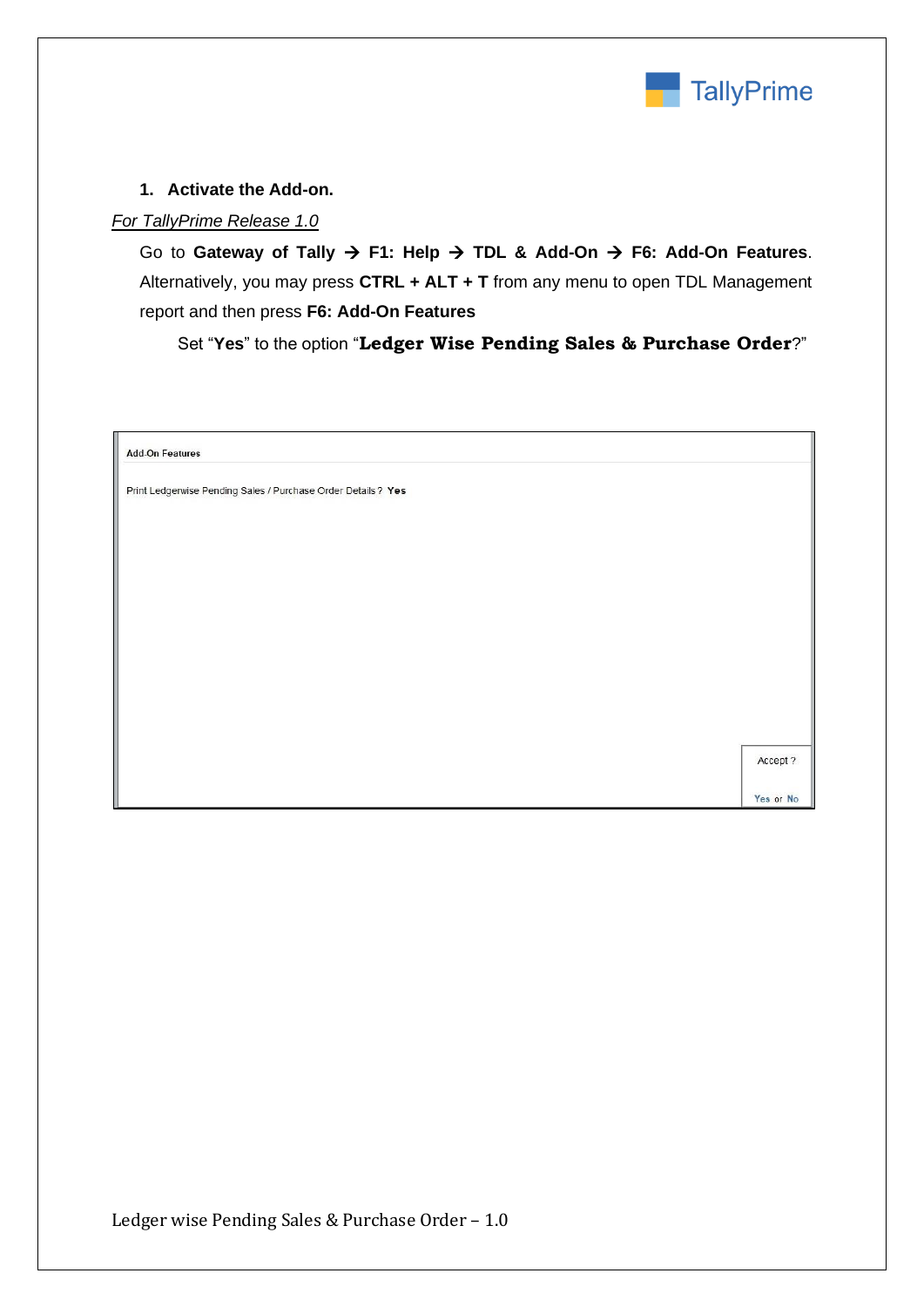

**Detailed User Guide: 1. Gateway of Tally → Display → Statements of Inventory →Sales Order Outstanding**

| Gateway of Tally<br>Display More Reports<br>Statements of Inventory   |
|-----------------------------------------------------------------------|
| Sales Order Outstandings                                              |
| <b>Stock Group</b><br>StoCk Category<br>Stock Item<br>Group<br>Ledger |
| All Orders                                                            |
| LedgerWise All Orders                                                 |
| Quit                                                                  |

**2. Select the required Ledger Group from List as :**

| <b>Select Group</b>                              |  |
|--------------------------------------------------|--|
| Group                                            |  |
|                                                  |  |
| <b>Sundry Creditors</b><br><b>Sundry Debtors</b> |  |
|                                                  |  |
|                                                  |  |
|                                                  |  |
|                                                  |  |
|                                                  |  |
|                                                  |  |
|                                                  |  |
|                                                  |  |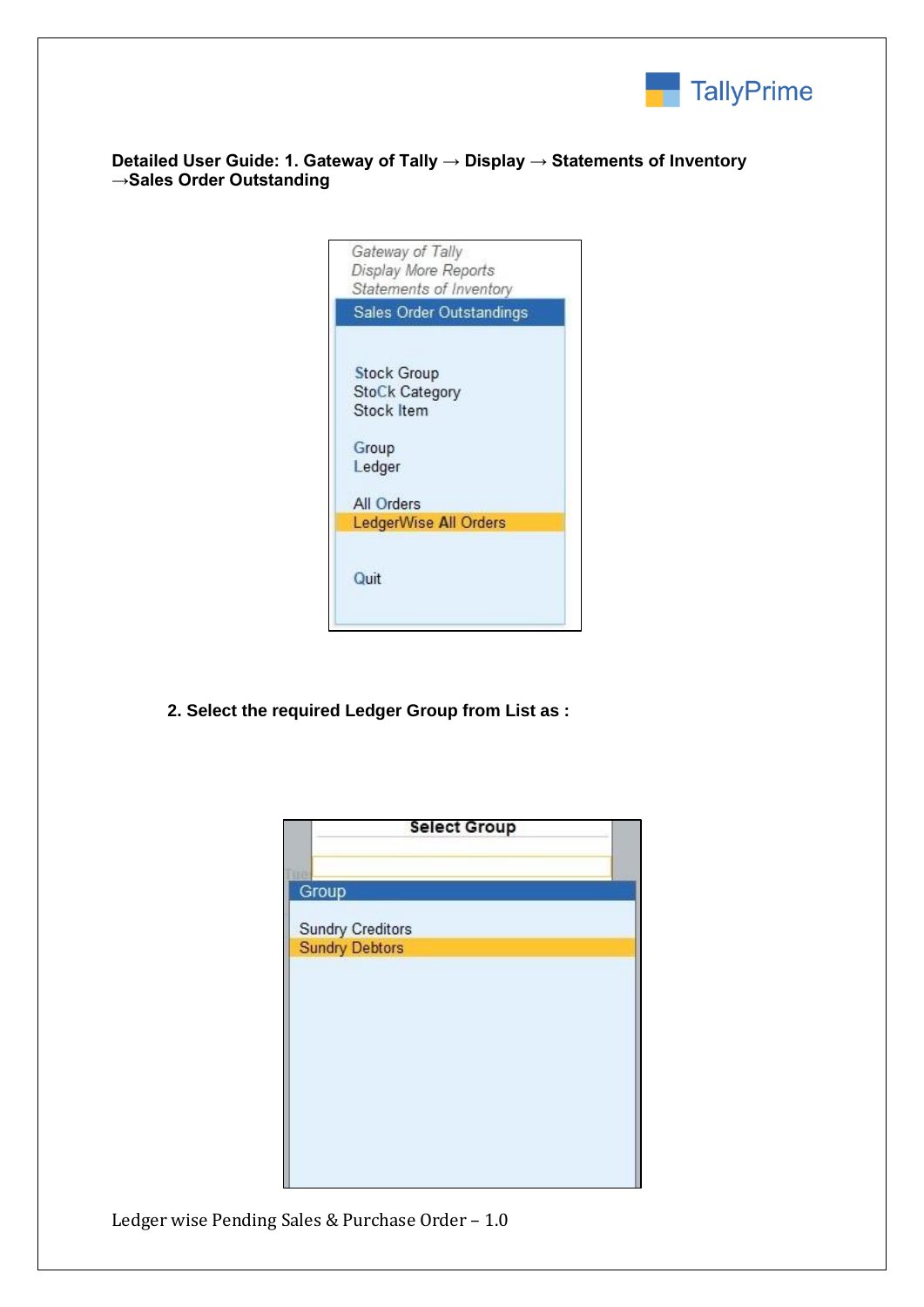

## **3. Ledger Group wise Sales Order report as shown below:**

|                              | V: combany                       | T:ngra               | <b>C.C.XCilalige</b> | $\frac{6}{10}$ ; 00 10 |                |              | O: linboit     | E: Export  | <b>MCC-Inan</b> | E:LIIII               |                         | FT. UGID               |
|------------------------------|----------------------------------|----------------------|----------------------|------------------------|----------------|--------------|----------------|------------|-----------------|-----------------------|-------------------------|------------------------|
|                              | Ledger Wise Pending Sales Orders |                      |                      | <b>Smart Solutions</b> |                |              |                |            |                 |                       | X                       | F1: Detailed           |
| <b>Group: Sundry Debtors</b> |                                  |                      |                      |                        |                |              |                |            |                 | 1-Apr-20 to 13-Oct-20 |                         |                        |
|                              |                                  |                      |                      |                        |                |              |                |            |                 |                       |                         | F <sub>2</sub> :Period |
| Date                         | Order<br>Number                  | Name of Item         |                      | <b>Destination</b>     | Ordered<br>Qty | Desp.<br>Qty | Balance<br>Qty |            | Rate            | Value                 | Due on<br>(OverDue)     | F4:Item                |
|                              |                                  |                      |                      |                        |                |              |                |            |                 |                       |                         | F6: Item Group         |
| <b>Shruti Solutions</b>      |                                  |                      |                      | <b>Sundry Debtors</b>  |                |              |                |            |                 |                       |                         | F7: Destination        |
| 1-Apr-20 3                   | <b>Bales</b>                     |                      |                      |                        | 2 Nos          | 0 Nos        | 2 Nos          |            | 1,000.00        |                       | 2,000.00 1-Apr-20(195)  |                        |
| 1-Apr-20 3                   | <b>Brass Pin</b>                 |                      |                      |                        | 15 Nos         | 0 Nos        | 15 Nos         |            | 500.00          |                       | 7,500.00 1-Apr-20(195)  | F8: Item Category      |
|                              |                                  |                      |                      | <b>Totals</b>          | 17 Nos         |              | 17 Nos         |            |                 | 9,500.00              |                         | F9: Ledger Group       |
| Geeta Machine Tools          |                                  |                      |                      | <b>Sundry Debtors</b>  |                |              |                |            |                 |                       |                         |                        |
| 1-Apr-20 2                   |                                  | Quick Heal Antivirus |                      |                        | 2 Nos          | 0 Nos        | 2 Nos          |            | 10,000.00       |                       | 20,000.00 1-Apr-20(195) | F10: Show Balance      |
|                              |                                  |                      |                      | <b>Totals</b>          | 2 Nos          |              | 2 Nos          |            |                 | 19,000.00             |                         | F11: Show Alt. Qty.    |
| <b>Allec Enterprise</b>      |                                  |                      |                      | <b>Sundry Debtors</b>  |                | Rameshbhai   |                | 9023726216 |                 | 589641231             |                         |                        |
| 1-Apr-20 1                   | Dell Laptop                      |                      |                      | Ahmedabad              | 1 Nos          | 0 Nos        | 1 Nos          |            | 5,000.00        |                       | 5,000.00 1-Apr-20(195)  |                        |
|                              |                                  |                      |                      | <b>Totals</b>          | 1 Nos          |              | 1 Nos          |            |                 | 5,000.00              |                         |                        |
|                              |                                  |                      |                      |                        |                |              |                |            |                 |                       |                         |                        |

**4. F4 – Item wise Filter in report.**

| Name of Item        |    |
|---------------------|----|
| <b>Bal</b>          | ed |
| List of Stock Items |    |
| • All Items         |    |
| <b>Bales</b>        |    |
|                     |    |
|                     |    |
|                     |    |
|                     |    |
|                     |    |
|                     |    |
|                     |    |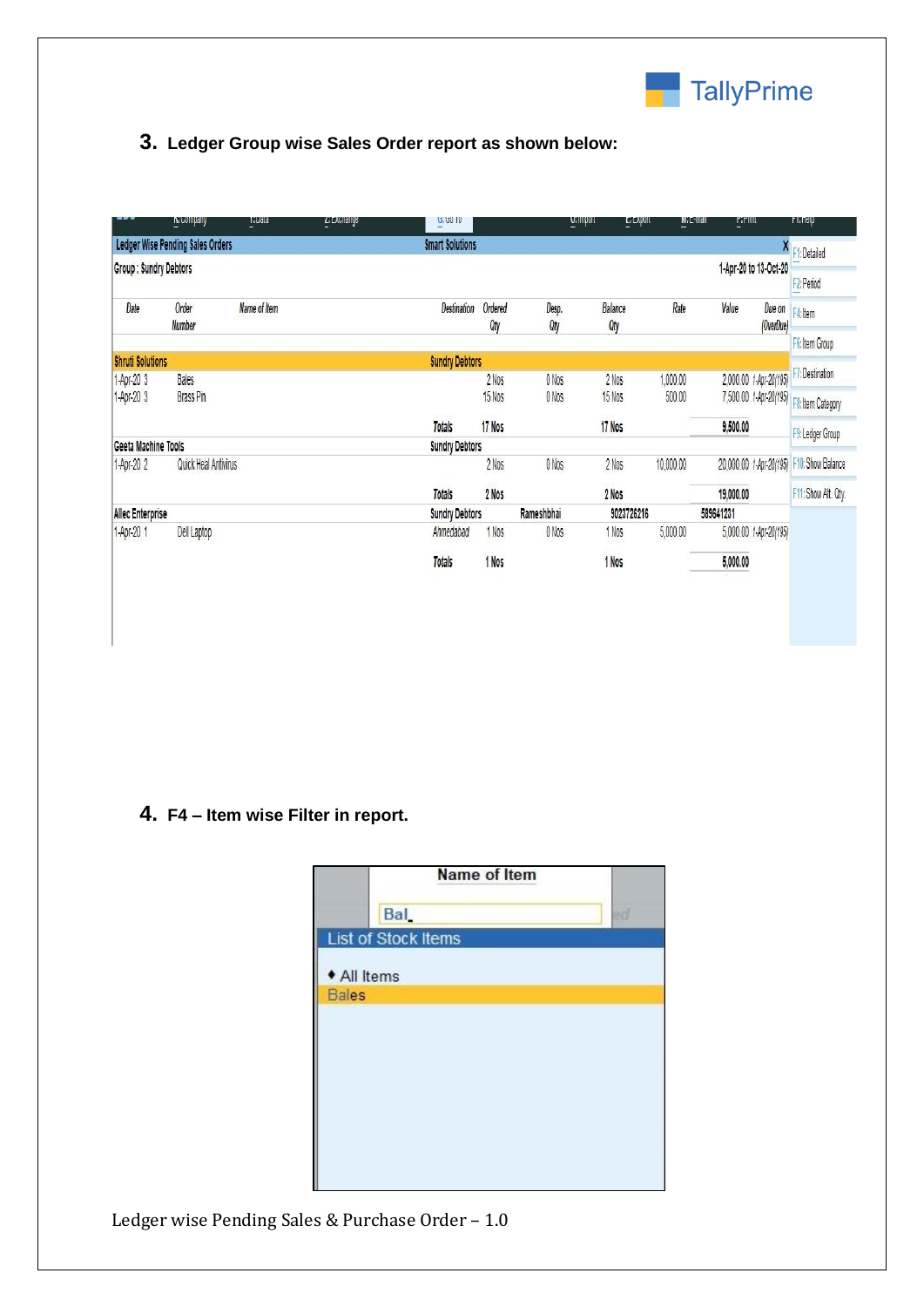

5. Bales Item wise Filter report as shown below:

|                                       |                                         |              |              |  |   |                        |                |           |                            |           |                |           |                        |                     | $\times$<br>$\sigma$<br>-                                                                 |
|---------------------------------------|-----------------------------------------|--------------|--------------|--|---|------------------------|----------------|-----------|----------------------------|-----------|----------------|-----------|------------------------|---------------------|-------------------------------------------------------------------------------------------|
| TallyPrime<br><b>EDU</b>              | <b>MANAGE</b><br>K: Company             | Y: Data      | Z: Exchange  |  |   | G: Go To               |                |           |                            | O: Import | E: Export      | M: E-mail | P:Print                |                     | F1: Help                                                                                  |
|                                       | <b>Ledger Wise Pending Sales Orders</b> |              |              |  |   | <b>Smart Solutions</b> |                |           |                            |           |                |           |                        |                     |                                                                                           |
| <b>Group: Sundry Debtors</b>          |                                         |              |              |  |   |                        |                |           |                            |           |                |           | 1-Apr-20 to 13-Oct-20  |                     | <b>X</b> F1: Detailed<br>F2: Period                                                       |
| Date                                  | Order<br><b>Number</b>                  | Name of Item |              |  |   | <b>Destination</b>     | Ordered<br>Qty |           | Desp.<br>Qty               |           | Balance<br>Oty | Rate      | Value                  | Due on<br>(OverDue) | F4: Item                                                                                  |
|                                       |                                         |              |              |  |   |                        |                |           |                            |           |                |           |                        |                     | F6: Item Group                                                                            |
| <b>Shruti Solutions</b><br>1-Apr-20 3 | <b>Bales</b>                            |              |              |  |   | <b>Sundry Debtors</b>  | 2 Nos          |           | 0 Nos                      |           | 2 Nos          | 1,000.00  | 2,000.00 1-Apr-20(195) |                     | F7: Destination                                                                           |
|                                       |                                         |              |              |  |   | <b>Totals</b>          | 2 Nos          |           |                            |           | 2 Nos          |           | 2,000.00               |                     | F8: Item Category                                                                         |
|                                       |                                         |              |              |  |   |                        |                |           |                            |           |                |           |                        |                     | F9: Ledger Group                                                                          |
|                                       |                                         |              |              |  |   |                        |                |           |                            |           |                |           |                        |                     | F10: Show Balance                                                                         |
|                                       |                                         |              |              |  |   |                        |                |           |                            |           |                |           |                        |                     | F11: Show Alt. Qty.                                                                       |
|                                       |                                         |              |              |  |   |                        |                |           |                            |           |                |           |                        |                     |                                                                                           |
|                                       |                                         |              |              |  |   |                        |                |           |                            |           |                |           |                        |                     |                                                                                           |
|                                       |                                         |              |              |  |   |                        |                |           |                            |           |                |           |                        |                     |                                                                                           |
|                                       |                                         |              |              |  |   |                        |                |           |                            |           |                |           |                        |                     |                                                                                           |
|                                       |                                         |              |              |  |   |                        |                |           |                            |           |                |           |                        |                     |                                                                                           |
|                                       |                                         |              |              |  |   |                        |                |           |                            |           |                |           |                        |                     |                                                                                           |
|                                       |                                         |              |              |  |   |                        |                |           |                            |           |                |           |                        |                     |                                                                                           |
|                                       |                                         |              |              |  |   |                        |                |           |                            |           |                |           |                        |                     |                                                                                           |
|                                       |                                         |              |              |  |   |                        |                |           |                            |           |                |           |                        |                     |                                                                                           |
|                                       |                                         |              |              |  |   |                        |                |           |                            |           |                |           |                        |                     |                                                                                           |
|                                       |                                         |              |              |  |   |                        |                |           |                            |           |                |           |                        |                     |                                                                                           |
|                                       |                                         |              |              |  |   |                        |                |           |                            |           |                |           |                        |                     |                                                                                           |
|                                       |                                         |              |              |  |   |                        |                |           |                            |           |                |           |                        |                     |                                                                                           |
|                                       |                                         |              |              |  |   |                        |                |           |                            |           |                |           |                        |                     |                                                                                           |
|                                       |                                         |              |              |  |   |                        |                |           |                            |           |                |           |                        |                     |                                                                                           |
|                                       |                                         |              |              |  |   | <b>Grand Total</b>     | 2 Nos          |           | 0 Nos                      |           | 2 Nos          |           | 2,000.00 Cr            |                     |                                                                                           |
| $\blacksquare$                        | $O$ Type here to search                 |              | <b>CHAAH</b> |  | 圈 | $\boxed{5}$<br>п       | 9              | $\bullet$ | $\mathbb{R}$<br>$W \equiv$ | ø         |                |           |                        |                     | $\sim$ $\frac{1}{2}$ d <sub>*</sub> ENG $\frac{04:45 \text{ PM}}{03 \cdot 11 \cdot 2020}$ |

**6. F6 – Item Group wise filter in report.**

|                   | Name of Group        |        |
|-------------------|----------------------|--------|
|                   | Parts                | $-0$   |
|                   | List of Stock Groups |        |
|                   |                      | Create |
| • Primary         |                      |        |
| Kdk               |                      |        |
| Parts             |                      |        |
| Software<br>Tally |                      |        |
|                   |                      |        |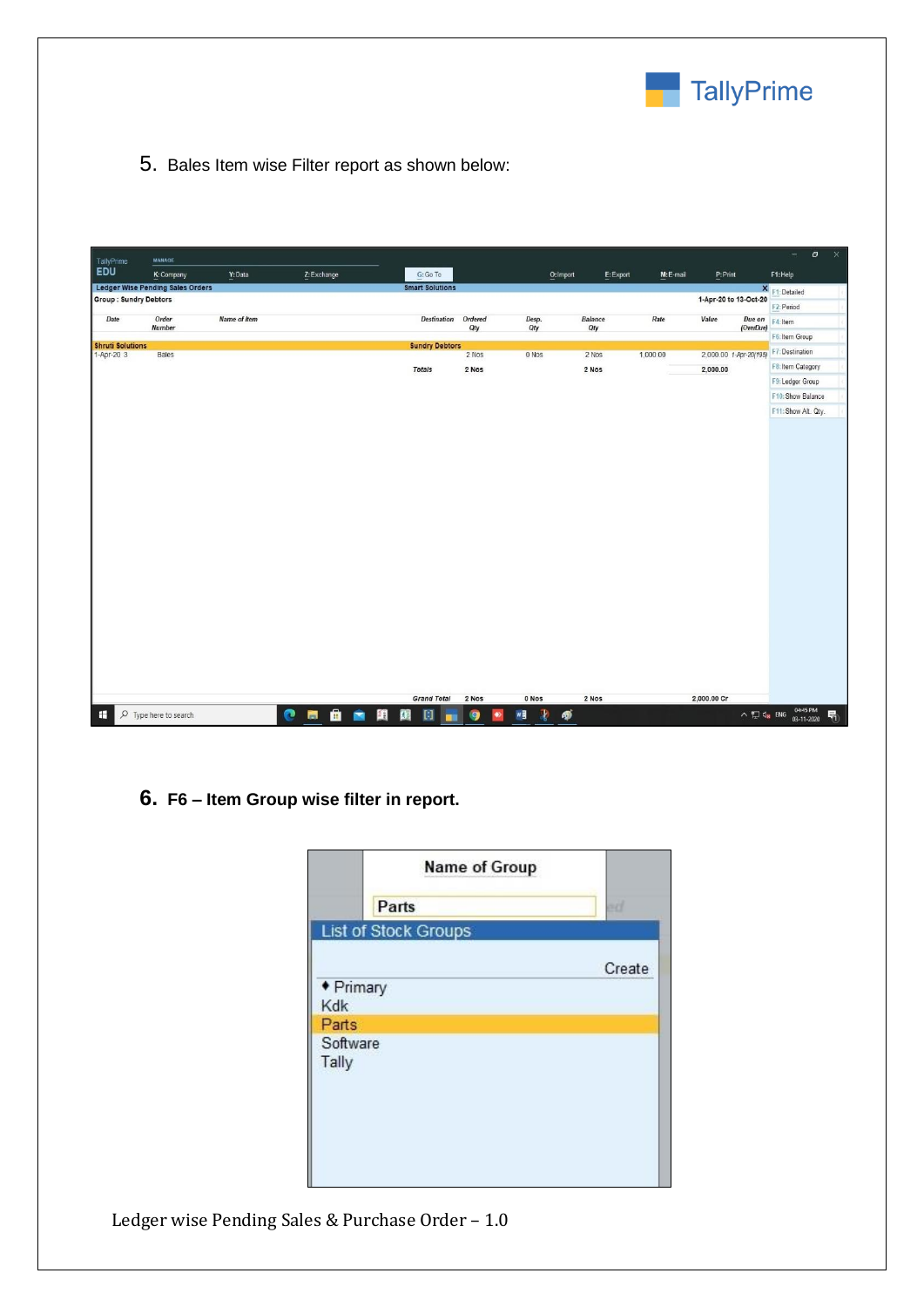

## **7. Item Group wise filter report as shown below:**

| K: Company<br>Y: Data<br>Z: Exchange<br>G: Go To<br>$M: E-mail$<br>$Q:$ Import<br>E:Export<br>Ledger Wise Pending Sales Orders<br><b>Smart Solutions</b><br><b>Group: Sundry Debtors</b><br>Order<br>Name of Item<br>Destination Ordered<br>Desp.<br>Balance<br>Rate<br>Value<br>Date<br><b>Number</b><br>Qty<br>Qty<br>Qty<br><b>Shruti Solutions</b><br><b>Sundry Debtors</b><br>1-Apr-20 3<br>0 Nos<br>1,000.00<br><b>Bales</b><br>2 Nos<br>2 Nos<br>2 Nos<br>2 Nos<br>2,000.00<br><b>Totals</b> | TallyPrime | <b>MANAGE</b> |  |  |  |                        | $\sigma$<br>$\times$<br>$\overline{a}$ |
|-----------------------------------------------------------------------------------------------------------------------------------------------------------------------------------------------------------------------------------------------------------------------------------------------------------------------------------------------------------------------------------------------------------------------------------------------------------------------------------------------------|------------|---------------|--|--|--|------------------------|----------------------------------------|
|                                                                                                                                                                                                                                                                                                                                                                                                                                                                                                     | EDU        |               |  |  |  | P:Print                | F1: Help                               |
|                                                                                                                                                                                                                                                                                                                                                                                                                                                                                                     |            |               |  |  |  |                        | <b>X</b> F1: Detailed                  |
|                                                                                                                                                                                                                                                                                                                                                                                                                                                                                                     |            |               |  |  |  | 1-Apr-20 to 13-Oct-20  | F2: Period                             |
|                                                                                                                                                                                                                                                                                                                                                                                                                                                                                                     |            |               |  |  |  |                        | Due on F4: Item                        |
|                                                                                                                                                                                                                                                                                                                                                                                                                                                                                                     |            |               |  |  |  | (OverDue)              | F6: Item Group                         |
|                                                                                                                                                                                                                                                                                                                                                                                                                                                                                                     |            |               |  |  |  | 2,000.00 1-Apr-20(195) | F7: Destination                        |
|                                                                                                                                                                                                                                                                                                                                                                                                                                                                                                     |            |               |  |  |  |                        | F8: Item Category                      |
|                                                                                                                                                                                                                                                                                                                                                                                                                                                                                                     |            |               |  |  |  |                        | F9: Ledger Group                       |
|                                                                                                                                                                                                                                                                                                                                                                                                                                                                                                     |            |               |  |  |  |                        | F10: Show Balance                      |
|                                                                                                                                                                                                                                                                                                                                                                                                                                                                                                     |            |               |  |  |  |                        | F11: Show Alt. Qty.                    |
|                                                                                                                                                                                                                                                                                                                                                                                                                                                                                                     |            |               |  |  |  |                        |                                        |

## **8. F7 – Destination wise filter in report.**

| Ahmedabad |  |
|-----------|--|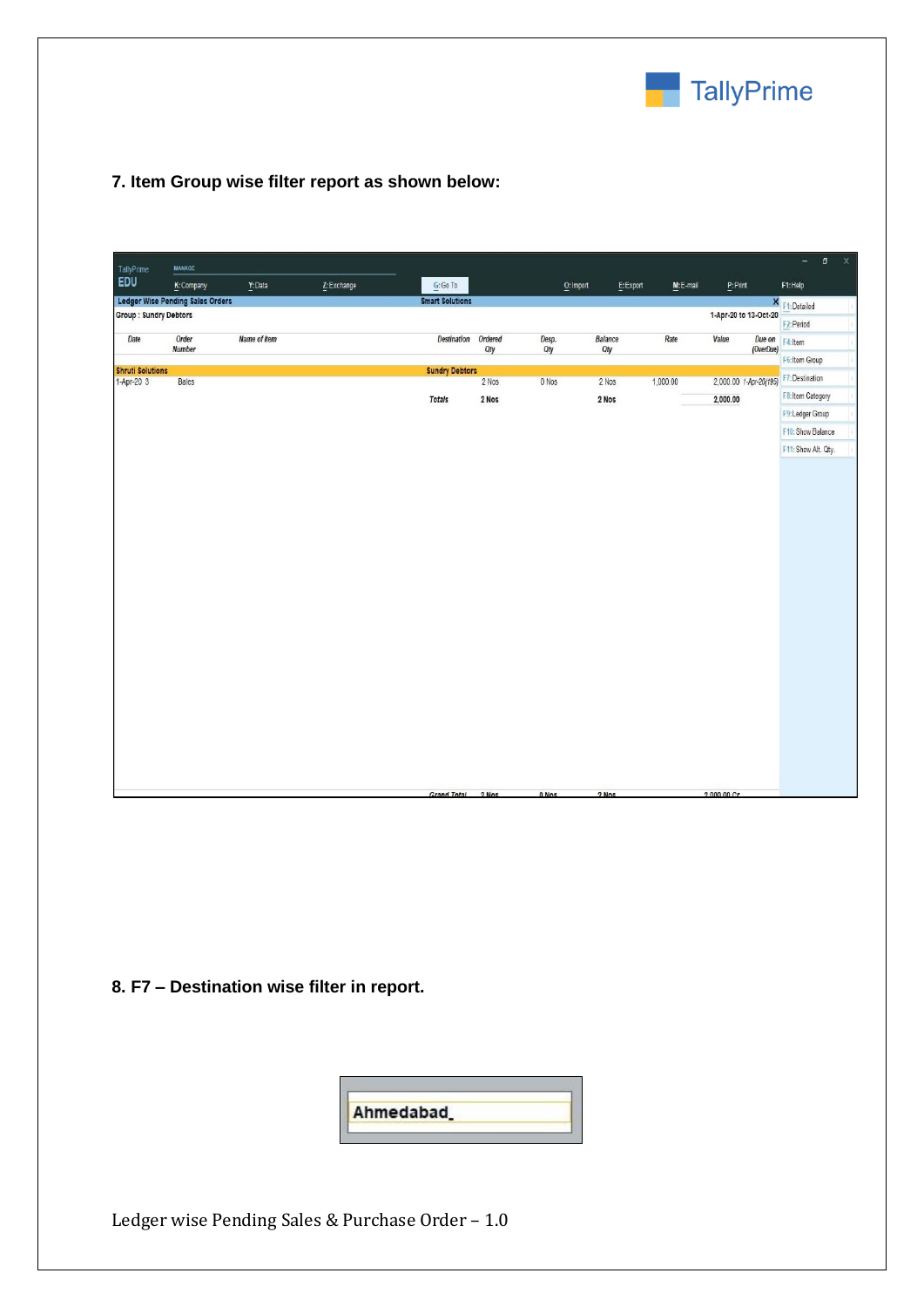

## **9. Destination wise Filter in Report as shown below:**

| EDU                          | K: Company                              | Y: Data      | Z: Exchange | $G:Go$ To              |                |            | E: Export<br>O: Import | M: E-mail | P: Print               |           | F1: Help            |
|------------------------------|-----------------------------------------|--------------|-------------|------------------------|----------------|------------|------------------------|-----------|------------------------|-----------|---------------------|
|                              | <b>Ledger Wise Pending Sales Orders</b> |              |             | <b>Smart Solutions</b> |                |            |                        |           |                        |           | K F1: Detailed      |
| <b>Group: Sundry Debtors</b> |                                         |              |             |                        |                |            |                        |           | 1-Apr-20 to 13-Oct-20  |           | F2: Period          |
| Date                         | Order<br>Number                         | Name of Item |             | <b>Destination</b>     | Ordered<br>Qty | Desp.      | Balance                | Rate      | Value                  | (OverDue) | Due on F4: Item     |
|                              |                                         |              |             |                        |                | Qty        | Qty                    |           |                        |           | F6: Item Group      |
| <b>Allec Enterprise</b>      |                                         |              |             | <b>Sundry Debtors</b>  |                | Rameshbhai | 9023726216             |           | 589641231              |           | F7: Destination     |
| 1-Apr-20 1                   | Dell Laptop                             |              |             | Ahmedabad              | 1 Nos          | 0 Nos      | 1 Nos                  | 5,000.00  | 5,000.00 1-Apr-20(195) |           |                     |
|                              |                                         |              |             | Totals                 | 1 Nos          |            | 1 Nos                  |           | 5,000.00               |           | F8: Item Category   |
|                              |                                         |              |             |                        |                |            |                        |           |                        |           | F9: Ledger Group    |
|                              |                                         |              |             |                        |                |            |                        |           |                        |           | F10: Show Balance   |
|                              |                                         |              |             |                        |                |            |                        |           |                        |           | F11: Show Alt. Qty. |
|                              |                                         |              |             |                        |                |            |                        |           |                        |           |                     |
|                              |                                         |              |             | <b>Grand Total</b>     | 1 Nos          | 0 Nos      | 1 Nos                  |           | 5,000.00 Cr            |           |                     |

Note: Similarly user also gets Ledger wise pending Purchase Order report with all above shown filters.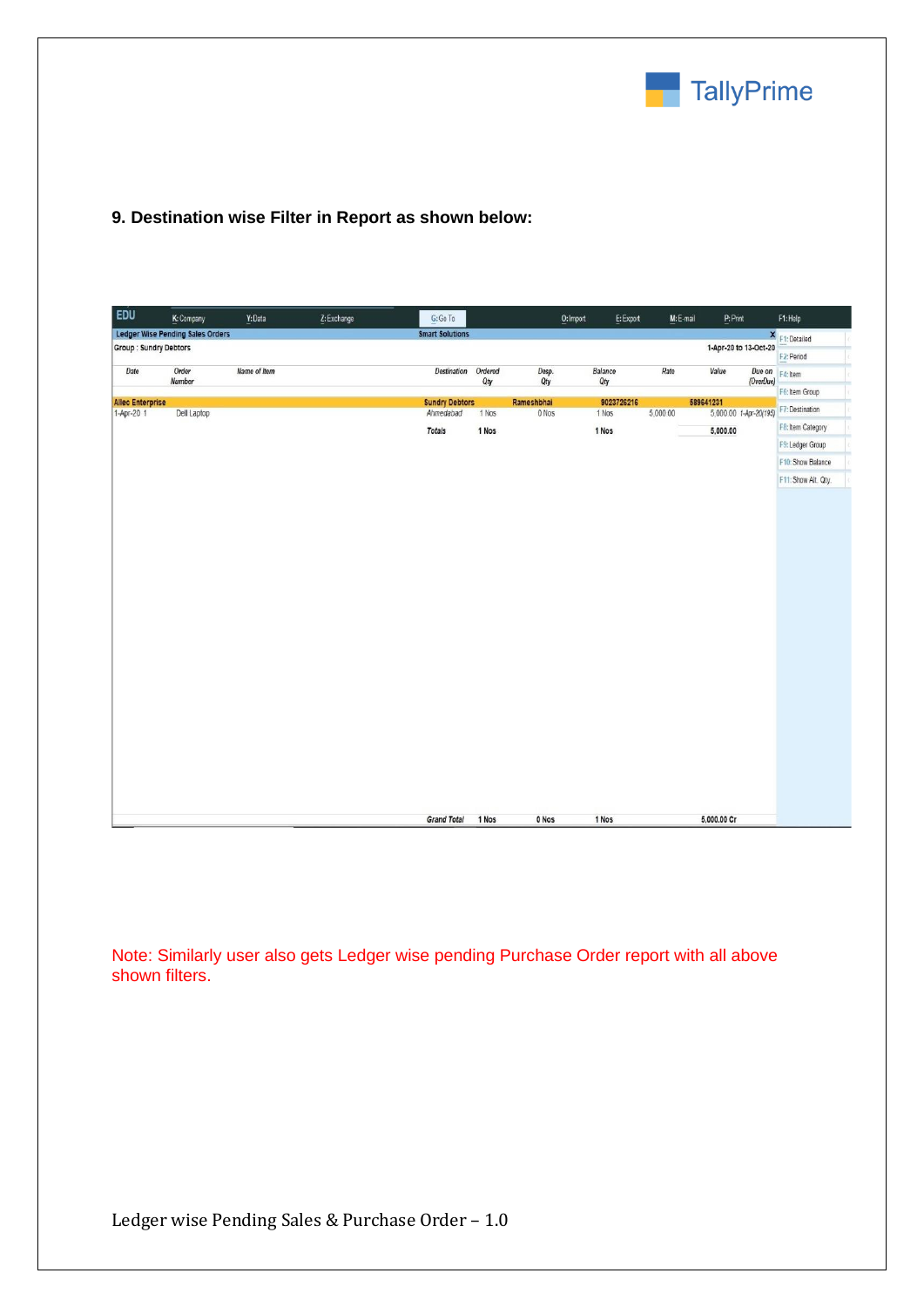

## **FAQ**

#### **Which version/release of TallyPrime does the add-on support?**

This add-on will work only from TallyPrime Release 1.0 onwards.

#### **How will I get support for this add-on?**

For any functional support requirements please do write to us on mail@aaplautomation.com or call us at +91-288-2713956/57/58, +91- 9023726215/16, 9099908115, 9825036442.

## **If I need some enhancements / changes to be incorporated for the add-on, whom should I contact?**

Please to write to us on mail@aaplautomation.com with your additional requirements and we will revert to you in 24 hours.

#### **Will new features added be available to us?**

We offer one year availability of all support and new features free of cost. After one year, nominal subscription cost will be applicable to you to continue to get free support and updates.

#### **What will happen after one year?**

There is no fixed annual charge to be payable mandatory. However if any changes are required in our Add-On to make compatible with New Release of TallyPrime then the modification Charges will be applied.

#### **I am using a multi-site. Can I use the same Add-on for all the sites?**

No, one Add-on will work only for 1 site. You need to purchase again if you want to use the same Add-on for more sites.

#### **TDL Management screen shows errors with the Add-on. What do I do?**

Check whether the error is because of the Add-on or because of clashes between 2 TDLs (An add-on is also a TDL). In case of clashes, disable one or more TDLs and check which TDL has the error. If the Add-on has a problem, you can report it to us.

#### **My Tally went into educational mode after installing the add-on. What do I do?**